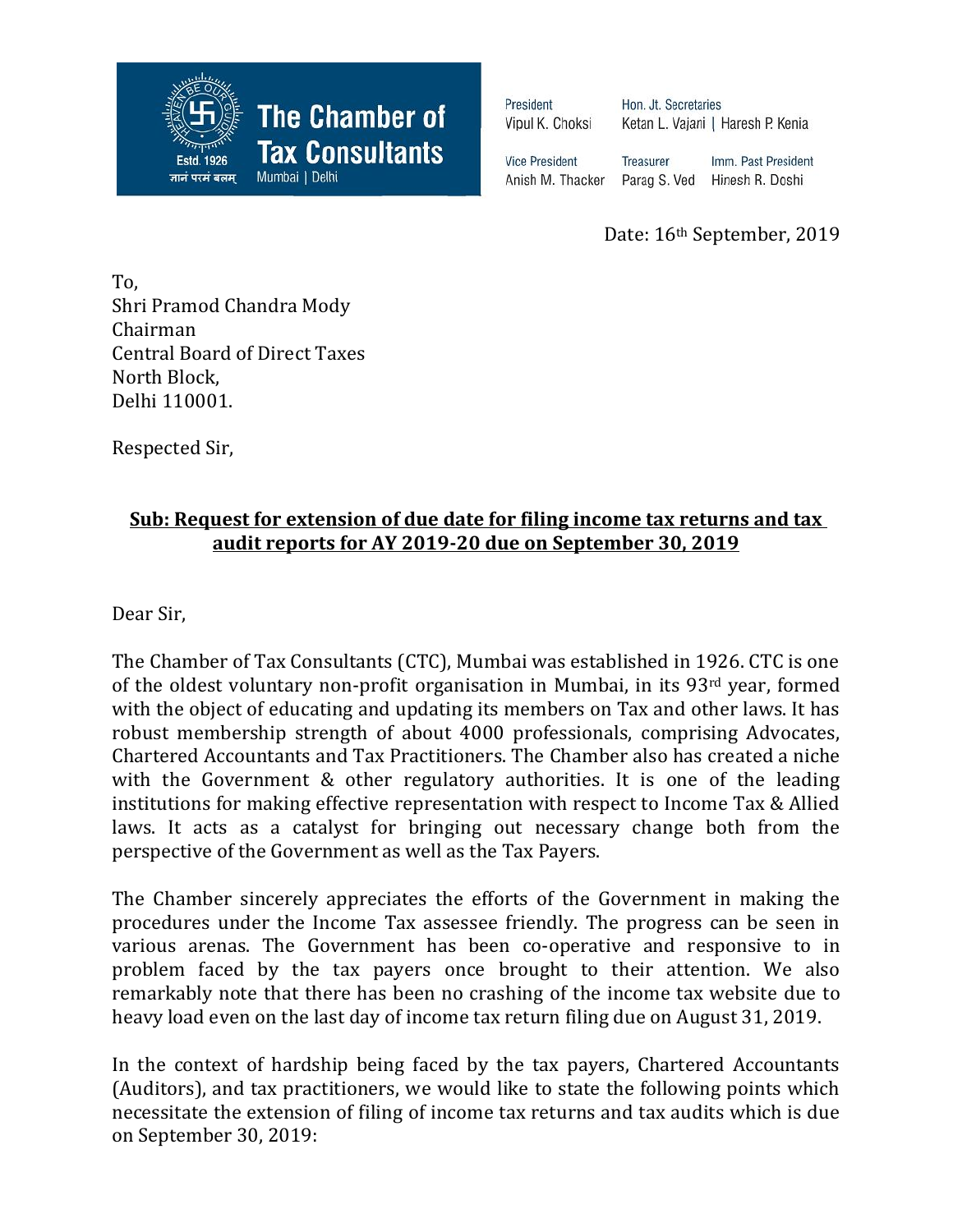

| President             | Hon, Jt. Secretaries |                                   |  |
|-----------------------|----------------------|-----------------------------------|--|
| Vipul K. Choksi       |                      | Ketan L. Vajani   Haresh P. Kenia |  |
| <b>Vice President</b> | <b>Treasurer</b>     | Imm. Past President               |  |
| Anish M. Thacker      | Parag S. Ved         | Hinesh R. Doshi                   |  |

## **Delay in making available the income tax return utilities:**

| <b>ITR</b>       | <b>Release Date of the Version</b> |  |
|------------------|------------------------------------|--|
|                  | of Utility                         |  |
| ITR <sub>3</sub> | May 10, 2019                       |  |
| ITR <sub>5</sub> | May 28, 2019                       |  |
| ITR <sub>6</sub> | July 08, 2019                      |  |
| ITR <sub>7</sub> | June 04, 2019                      |  |

The utilities should have been made available by 01.04.2019. The above utilities were available much after 01.04.2019. In case of ITR 6 the delay in release of utility is by 98 days.

Inspite of condemnation by the Courts at various instances, The Department has time and again delayed in making available the income tax returns utilities. Such delays cause the tax payers to face a great deal of problems. The versions of the income tax return utilities have been frequently updated. Such updates have hampered the process of preparing / re preparing and filing the return of income by the tax payers.

The release date of the latest versions of utilities of the returns (as late as on September 12, 2019) applicable to the assessees whose returns are due on September 30, 2019 is as follows:

| <b>ITR</b>       | <b>Release Date of the Latest</b><br><b>Version of Excel Utility</b> | <b>Release Date of the Latest</b><br><b>Version of Java Utility</b> |
|------------------|----------------------------------------------------------------------|---------------------------------------------------------------------|
| ITR <sub>3</sub> | September 12, 2019                                                   | September 12, 2019                                                  |
| ITR <sub>5</sub> | August 7, 2019                                                       | August 6, 2019                                                      |
| ITR <sub>6</sub> | August 14, 2019                                                      | September 12, 2019                                                  |
| ITR 7            | August 19, 2019                                                      | September 12, 2019                                                  |

It can be clearly seen that most of the income tax return utilities applicable to the assessees whose returns are due on September 30, 2019 have been updated on September 12, 2019 i. e. just before 18 days from the due date of filing.

Every updation leads to a further delay as the same has to be updated on software used by the stake holder.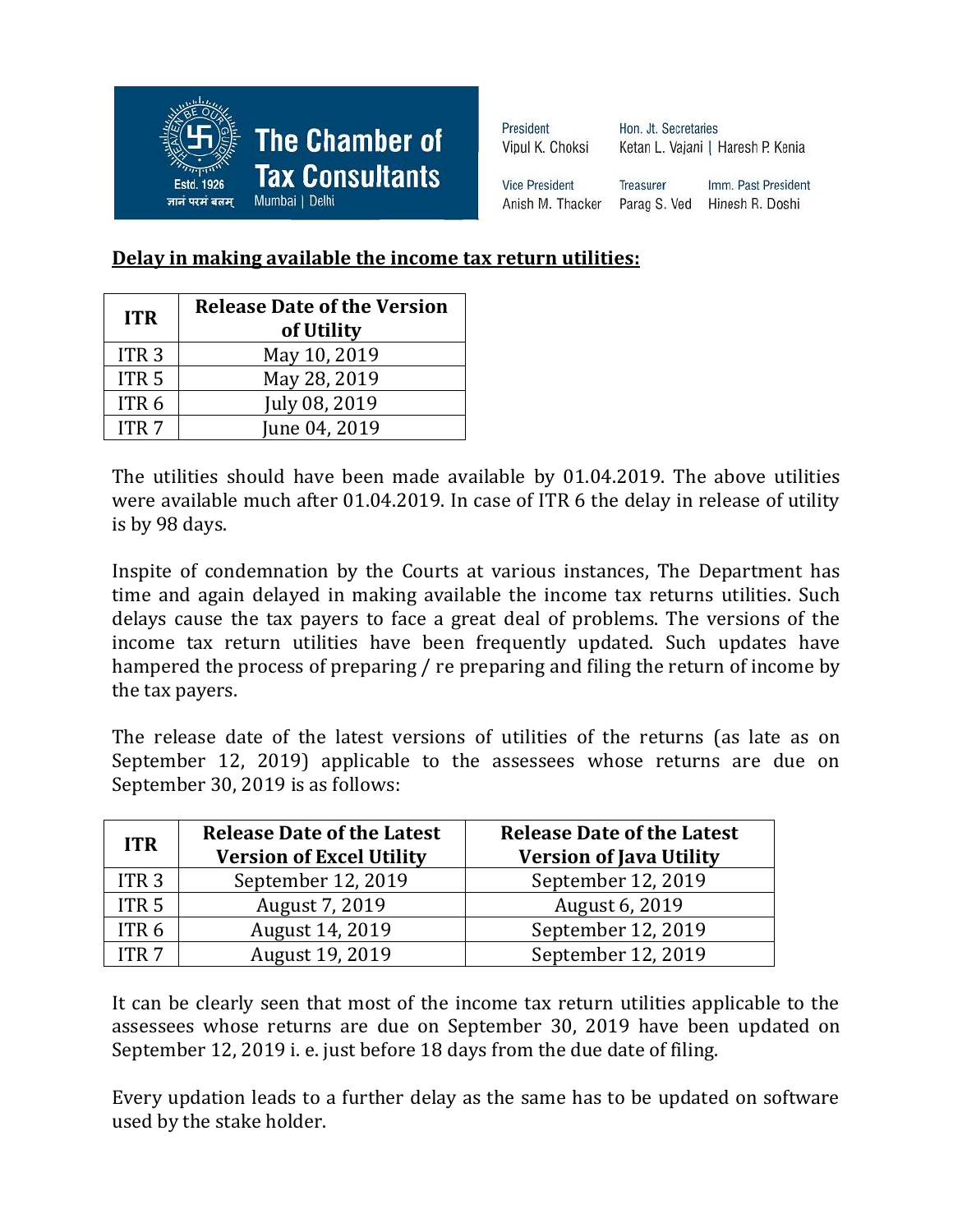

| Hon. Jt. Secretaries |                                   |
|----------------------|-----------------------------------|
|                      | Ketan L. Vajani   Haresh P. Kenia |
| Treasurer            | Imm. Past President               |
| Parag S. Ved         | Hinesh R. Doshi                   |
|                      |                                   |

### **Extension of the due date of July 31, 2019 to August 31, 2019:**

Due to such delays and updates, the extension was granted by a month for income tax returns due on July 31, 2019. The said extension also has caused a spill over of the return filing due on July 31, 2019 to the month of August 2019. This leaves only a month for carrying out Tax Audit and completing the filing of Audit report and Income Tax Return due on September 30, 2019, where in true essence the law provided for 2 months which is now curtailed. Due to the voluminous data required to be filed by assesses covered under tax audit as well as by companies, it is very difficult to complete the filings in half the time period against 2 months as prescribed by the law.

#### **Additional detailed information required in ITRs:**

Many new/additional details are required to be given in the ITRs of assessment year 2019-20. Particularly in ITR 6, many new details need to be gathered and complied which are not readily available with the assessee. We shall be making a separate representation for the details to be submitted in ITR 6.

#### **GST reconciliation:**

The finalisation of statutory and tax audit also includes compilation and reconciliation of GST data. Many errors had been made in FY 2017-18 by the dealers and the same were/are to be rectified in either FY 2017-18 or FY 2018-19 which is now under audit. Reconciliation of the turnover, GST paid, ITC availed/utilised etc. with GST returns is long and time-consuming process.

#### **Natural calamity:**

You are well aware that many parts of our country have faced very heavy rainfall leading to floods and damage of life and property. A large number of working man days have been lost due to the same. The heavy monsoons have delayed the completion of financial statements and audits of assessees substantially and hence the time available will indeed be very short.

While tax payers grapple with the immense increase in reporting requirements, due to the reasons cited above, there is immense pressure on compliance. If reporting is to be done as correctly as possible, reasonably more time will certainly be required. It is therefore an earnest request on behalf of both tax payers as well as professional